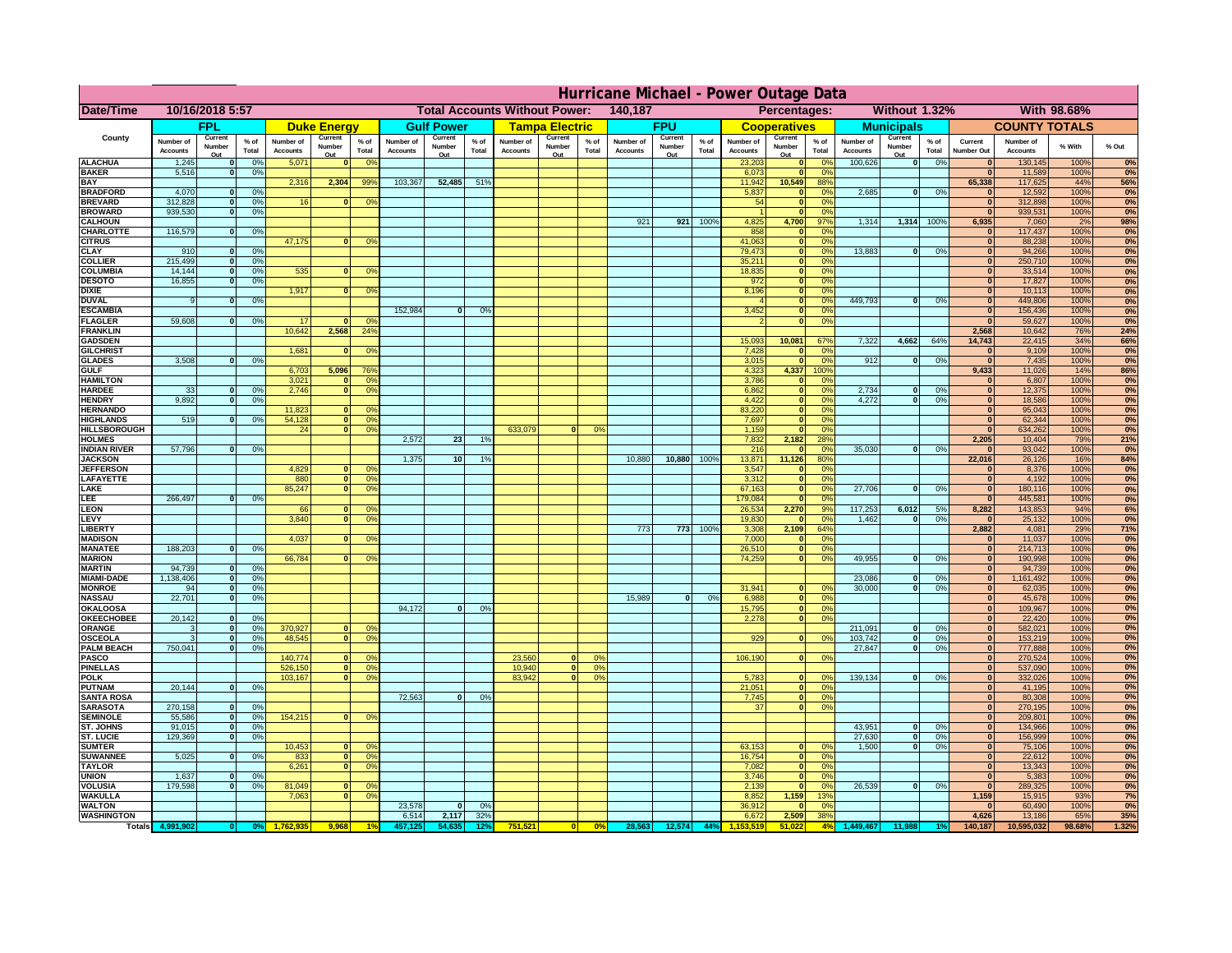# 10/16/2018 5:58 AM Hurricane Michael

| <b>Power Provider</b>                   | <b>County</b>       | <b>Number of Customers</b> | <b>Current Number Out</b> | <b>Outage Percentage</b> | <b>Estimated Restore Time</b> |
|-----------------------------------------|---------------------|----------------------------|---------------------------|--------------------------|-------------------------------|
|                                         |                     |                            |                           |                          |                               |
| <b>Gulf Power Company</b>               | BAY                 | 103,367                    | 52,485                    | 50.78%                   | >5 days                       |
| West Florida Electric Cooperative, Inc. | <b>JACKSON</b>      | 13,824                     | 11,079                    | 80.14%                   | >5 days                       |
| Florida Public Utilities Corporation    | <b>JACKSON</b>      | 10,880                     | 10,880                    | 100.00%                  | >5 days                       |
| Gulf Coast Electric Cooperative, Inc.   | BAY                 | 11,942                     | 10,549                    | 88.34%                   | >5 days                       |
| Talquin Electric Cooperative, Inc.      | GADSDEN             | 15,093                     | 10,081                    | 66.79%                   | >5 days                       |
| City of Tallahassee                     | LEON                | 117,253                    | 6,012                     | 5.13%                    | >72                           |
|                                         |                     |                            |                           |                          |                               |
| Duke Energy                             | <b>GULF</b>         | 6,703                      | 5,096                     | 76.03%                   | $>72$                         |
| Gulf Coast Electric Cooperative, Inc.   | GULF                | 4,323                      | 4,337                     | 100.32%                  | >5 days                       |
| City of Quincy                          | <b>GADSDEN</b>      | 4,768                      | 3,962                     | 83.10%                   | >5 days                       |
| West Florida Electric Cooperative, Inc. | CALHOUN             | 2,977                      | 2,852                     | 95.80%                   | >5 days                       |
| Duke Energy                             | <b>FRANKLIN</b>     | 10,642                     | 2,568                     | 24.13%                   | 48                            |
| Duke Energy                             | BAY                 | 2,316                      | 2,304                     | 99.48%                   | TBD                           |
| Talquin Electric Cooperative, Inc.      | LEON                | 26,534                     | 2,270                     | 8.56%                    | >5 days                       |
|                                         |                     |                            |                           |                          |                               |
| West Florida Electric Cooperative, Inc. | <b>HOLMES</b>       | 7,539                      | 2,182                     | 28.94%                   | >5 days                       |
| <b>Gulf Power Company</b>               | <b>WASHINGTON</b>   | 6,514                      | 2,117                     | 32.50%                   | 48                            |
| Talquin Electric Cooperative, Inc.      | <b>LIBERTY</b>      | 3,308                      | 2,109                     | 63.75%                   | >5 days                       |
| Gulf Coast Electric Cooperative, Inc.   | <b>CALHOUN</b>      | 1,848                      | 1,848                     | 100.00%                  | >5 days                       |
| West Florida Electric Cooperative, Inc. | WASHINGTON          | 4,235                      | 1,394                     | 32.92%                   | >5 days                       |
| City of Blountstown                     | <b>CALHOUN</b>      | 1,314                      | 1,314                     | 100.00%                  | >5 days                       |
|                                         |                     |                            |                           |                          |                               |
| Talquin Electric Cooperative, Inc.      | WAKULLA             | 8,852                      | 1,159                     | 13.09%                   | >5 days                       |
| Gulf Coast Electric Cooperative, Inc.   | <b>WASHINGTON</b>   | 2,437                      | 1,115                     | 45.75%                   | >5 days                       |
| Florida Public Utilities Corporation    | CALHOUN             | 921                        | 921                       | 100.00%                  | >5 days                       |
| Florida Public Utilities Corporation    | <b>LIBERTY</b>      | 773                        | 773                       | 100.00%                  | >5 days                       |
| Chattahoochee Electric                  | GADSDEN             | 1,163                      | 700                       | 60.19%                   | >5 days                       |
| Gulf Coast Electric Cooperative, Inc.   | <b>JACKSON</b>      | 47                         | 47                        | 100.00%                  | >5 days                       |
|                                         |                     |                            |                           |                          |                               |
| <b>Gulf Power Company</b>               | <b>HOLMES</b>       | 2,572                      | 23                        | 0.89%                    | $24$                          |
| <b>Gulf Power Company</b>               | <b>JACKSON</b>      | 1,375                      | 10                        | 0.73%                    | $24$                          |
| Central Florida Electric Cooperative    | <b>ALACHUA</b>      | 875                        | $\pmb{0}$                 | 0.00%                    | TBD                           |
| Central Florida Electric Cooperative    | <b>DIXIE</b>        | 7,595                      | $\mathbf 0$               | 0.00%                    | <b>TBD</b>                    |
| Central Florida Electric Cooperative    | <b>GILCHRIST</b>    | 7,424                      | $\pmb{0}$                 | 0.00%                    | Restored                      |
| Central Florida Electric Cooperative    | LAFAYETTE           | 9                          | $\mathbf 0$               | 0.00%                    | <b>TBD</b>                    |
|                                         |                     |                            |                           |                          |                               |
| Central Florida Electric Cooperative    | LEVY                | 17,513                     | 0                         | 0.00%                    | Restored                      |
| Central Florida Electric Cooperative    | <b>MARION</b>       | 9                          | $\mathbf 0$               | 0.00%                    | <b>TBD</b>                    |
| Choctawhatchee Electric Cooperative     | <b>HOLMES</b>       | 293                        | $\pmb{0}$                 | 0.00%                    | Restored                      |
| Choctawhatchee Electric Cooperative     | <b>OKALOOSA</b>     | 15,795                     | $\mathbf 0$               | 0.00%                    | Restored                      |
| Choctawhatchee Electric Cooperative     | <b>SANTA ROSA</b>   | 201                        | 0                         | 0.00%                    | Restored                      |
| Choctawhatchee Electric Cooperative     | <b>WALTON</b>       | 36,812                     | $\mathbf 0$               | 0.00%                    | Restored                      |
|                                         |                     |                            |                           |                          |                               |
| City of Alachua                         | <b>ALACHUA</b>      | 4,426                      | $\pmb{0}$                 | 0.00%                    | TBD                           |
| City of Bartow                          | <b>POLK</b>         | 11,790                     | $\mathbf 0$               | 0.00%                    | <b>TBD</b>                    |
| City of Bushnell                        | SUMTER              | 1,500                      | $\mathbf 0$               | 0.00%                    | TBD                           |
| City of Clewiston                       | <b>HENDRY</b>       | 4,272                      | $\pmb{0}$                 | 0.00%                    | TBD                           |
| City of Fort Meade                      | <b>POLK</b>         | 2,379                      | $\pmb{0}$                 | 0.00%                    | <b>TBD</b>                    |
| City of Havana                          | GADSDEN             | 1,391                      | $\mathbf 0$               | 0.00%                    | Restored                      |
| City of Leesburg                        | LAKE                | 22,000                     | 0                         | 0.00%                    | TBD                           |
|                                         | <b>GLADES</b>       |                            | $\mathbf 0$               |                          | <b>TBD</b>                    |
| City of Moore Haven                     |                     | 912                        |                           | 0.00%                    |                               |
| City of Mount Dora                      | LAKE                | 5,706                      | 0                         | 0.00%                    | <b>TBD</b>                    |
| City of Newberry                        | <b>ALACHUA</b>      | 1,727                      | $\pmb{0}$                 | 0.00%                    | <b>TBD</b>                    |
| City of Starke                          | <b>BRADFORD</b>     | 2,685                      | $\mathbf 0$               | 0.00%                    | TBD                           |
| City of Vero Beach                      | <b>INDIAN RIVER</b> | 35,030                     | $\pmb{0}$                 | 0.00%                    | TBD                           |
| City of Wauchula                        | HARDEE              | 2,734                      | 0                         | 0.00%                    | TBD                           |
| City of Williston                       | LEVY                | 1,462                      | $\pmb{0}$                 | 0.00%                    | <b>TBD</b>                    |
|                                         |                     |                            |                           |                          |                               |
| City of Winter Park                     | ORANGE              | 13,941                     | 0                         | 0.00%                    | TBD                           |
| <b>Clay Electric Cooperative</b>        | <b>ALACHUA</b>      | 22,328                     | $\mathsf{O}\xspace$       | 0.00%                    | TBD                           |
| Clay Electric Cooperative               | <b>BAKER</b>        | 2,476                      | $\pmb{0}$                 | 0.00%                    | TBD                           |
| Clay Electric Cooperative               | <b>BRADFORD</b>     | 5,837                      | $\mathsf{O}\xspace$       | 0.00%                    | TBD                           |
| Clay Electric Cooperative               | <b>CLAY</b>         | 79,473                     | 0                         | 0.00%                    | TBD                           |
| Clay Electric Cooperative               | <b>COLUMBIA</b>     | 16,922                     | $\mathsf{O}\xspace$       | 0.00%                    | <b>TBD</b>                    |
| Clay Electric Cooperative               | <b>DUVAL</b>        | 4                          | 0                         | 0.00%                    | TBD                           |
| Clay Electric Cooperative               |                     |                            |                           |                          |                               |
|                                         | <b>FLAGLER</b>      | $\mathbf 2$                | $\pmb{0}$                 | 0.00%                    | <b>TBD</b>                    |
| Clay Electric Cooperative               | <b>GILCHRIST</b>    | $\overline{4}$             | 0                         | 0.00%                    | TBD                           |
| Clay Electric Cooperative               | LAKE                | 2,239                      | $\pmb{0}$                 | 0.00%                    | <b>TBD</b>                    |
| Clay Electric Cooperative               | LEVY                | 712                        | $\pmb{0}$                 | 0.00%                    | TBD                           |
| Clay Electric Cooperative               | <b>MARION</b>       | 16,301                     | $\pmb{0}$                 | 0.00%                    | <b>TBD</b>                    |
| Clay Electric Cooperative               | PUTNAM              | 21,051                     | 0                         | 0.00%                    | TBD                           |
| Clay Electric Cooperative               | SUWANNEE            | 5                          | $\pmb{0}$                 | 0.00%                    | <b>TBD</b>                    |
|                                         |                     |                            |                           |                          |                               |
| Clay Electric Cooperative               | <b>UNION</b>        | 3,746                      | $\pmb{0}$                 | 0.00%                    | TBD                           |
| Clay Electric Cooperative               | <b>VOLUSIA</b>      | 2,139                      | $\pmb{0}$                 | 0.00%                    | TBD                           |
| Duke Energy                             | <b>ALACHUA</b>      | 5,071                      | 0                         | 0.00%                    | Restored                      |
| <b>Duke Energy</b>                      | <b>BREVARD</b>      | 16                         | $\pmb{0}$                 | 0.00%                    | Restored                      |
| Duke Energy                             | <b>CITRUS</b>       | 47,175                     | 0                         | 0.00%                    | Restored                      |
| <b>Duke Energy</b>                      | <b>COLUMBIA</b>     | 535                        | $\pmb{0}$                 | 0.00%                    | Restored                      |
|                                         | DIXIE               |                            | 0                         | 0.00%                    |                               |
| Duke Energy                             |                     | 1,917                      |                           |                          | Restored                      |
| Duke Energy                             | <b>FLAGLER</b>      | 17                         | $\pmb{0}$                 | 0.00%                    | Restored                      |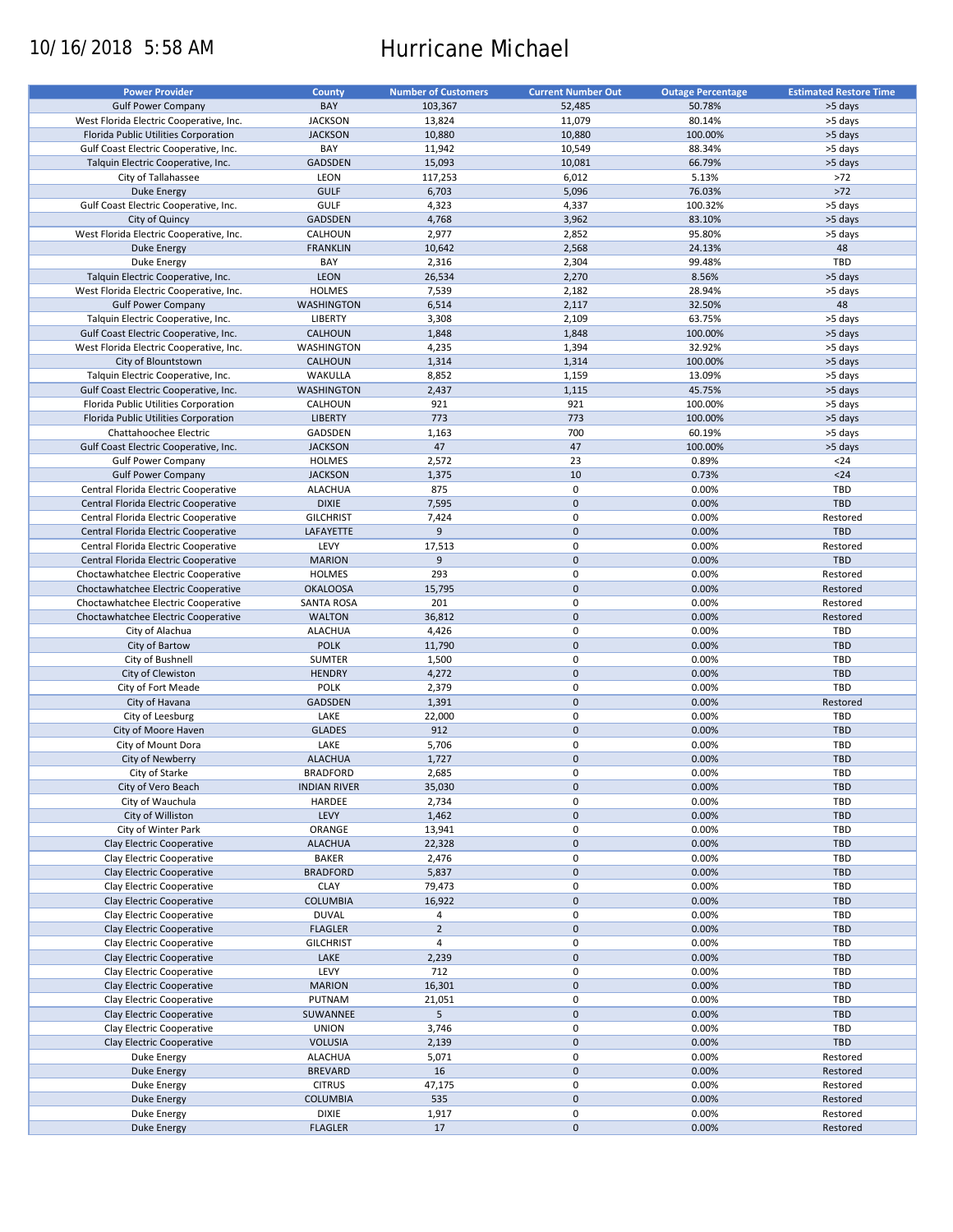# 10/16/2018 5:58 AM Hurricane Michael

| Duke Energy                                        | <b>GILCHRIST</b>    | 1,681          | $\pmb{0}$           | 0.00% | Restored   |
|----------------------------------------------------|---------------------|----------------|---------------------|-------|------------|
| <b>Duke Energy</b>                                 | <b>HAMILTON</b>     | 3,021          | $\mathbf 0$         | 0.00% | Restored   |
|                                                    |                     |                |                     |       |            |
| Duke Energy                                        | HARDEE              | 2,746          | 0                   | 0.00% | Restored   |
| <b>Duke Energy</b>                                 | <b>HERNANDO</b>     | 11,823         | $\mathbf 0$         | 0.00% | Restored   |
|                                                    |                     |                |                     |       |            |
| Duke Energy                                        | <b>HIGHLANDS</b>    | 54,128         | $\pmb{0}$           | 0.00% | Restored   |
| <b>Duke Energy</b>                                 | HILLSBOROUGH        | 24             | $\mathbf 0$         | 0.00% | Restored   |
| Duke Energy                                        | <b>JEFFERSON</b>    | 4,829          | $\pmb{0}$           | 0.00% | Restored   |
|                                                    |                     |                |                     |       |            |
| <b>Duke Energy</b>                                 | LAFAYETTE           | 880            | $\mathbf 0$         | 0.00% | Restored   |
| Duke Energy                                        | LAKE                | 85,247         | 0                   | 0.00% | Restored   |
|                                                    |                     |                |                     |       |            |
| <b>Duke Energy</b>                                 | LEON                | 66             | $\mathbf 0$         | 0.00% | Restored   |
| Duke Energy                                        | LEVY                | 3,840          | 0                   | 0.00% | Restored   |
| <b>Duke Energy</b>                                 | <b>MADISON</b>      | 4,037          | $\mathbf 0$         | 0.00% | Restored   |
|                                                    |                     |                |                     |       |            |
| Duke Energy                                        | <b>MARION</b>       | 66,784         | $\pmb{0}$           | 0.00% | Restored   |
| <b>Duke Energy</b>                                 | <b>ORANGE</b>       | 370,927        | $\mathbf 0$         | 0.00% | Restored   |
|                                                    |                     |                |                     |       |            |
| Duke Energy                                        | OSCEOLA             | 48,545         | $\pmb{0}$           | 0.00% | Restored   |
| <b>Duke Energy</b>                                 | PASCO               | 140,774        | $\pmb{0}$           | 0.00% | Restored   |
| Duke Energy                                        | PINELLAS            | 526,150        | $\pmb{0}$           | 0.00% | Restored   |
|                                                    |                     |                |                     |       |            |
| <b>Duke Energy</b>                                 | <b>POLK</b>         | 103,167        | $\pmb{0}$           | 0.00% | Restored   |
| Duke Energy                                        | SEMINOLE            | 154,215        | $\pmb{0}$           | 0.00% | Restored   |
|                                                    |                     |                |                     |       |            |
| <b>Duke Energy</b>                                 | <b>SUMTER</b>       | 10,453         | $\pmb{0}$           | 0.00% | Restored   |
| Duke Energy                                        | SUWANNEE            | 833            | 0                   | 0.00% | Restored   |
|                                                    |                     |                | $\pmb{0}$           | 0.00% |            |
| Duke Energy                                        | <b>TAYLOR</b>       | 6,261          |                     |       | Restored   |
| Duke Energy                                        | VOLUSIA             | 81,049         | 0                   | 0.00% | Restored   |
| <b>Duke Energy</b>                                 | <b>WAKULLA</b>      | 7,063          | $\pmb{0}$           | 0.00% | Restored   |
|                                                    |                     |                |                     |       |            |
| Escambia River Electric Cooperative, Inc.          | <b>ESCAMBIA</b>     | 3,452          | $\pmb{0}$           | 0.00% | <b>TBD</b> |
| Escambia River Electric Cooperative, Inc.          | <b>SANTA ROSA</b>   | 7,544          | $\pmb{0}$           | 0.00% | <b>TBD</b> |
|                                                    |                     |                |                     |       |            |
| Florida Keys Electric Cooperative                  | <b>MONROE</b>       | 31,941         | 0                   | 0.00% | TBD        |
| Florida Power and Light Company                    | <b>ALACHUA</b>      | 1,245          | $\pmb{0}$           | 0.00% | <b>TBD</b> |
| Florida Power and Light Company                    | <b>BAKER</b>        | 5,516          | 0                   | 0.00% | TBD        |
|                                                    |                     |                |                     |       |            |
| Florida Power and Light Company                    | <b>BRADFORD</b>     | 4,070          | $\mathbf 0$         | 0.00% | <b>TBD</b> |
| Florida Power and Light Company                    | <b>BREVARD</b>      | 312,828        | 0                   | 0.00% | <b>TBD</b> |
|                                                    |                     |                |                     |       |            |
| Florida Power and Light Company                    | <b>BROWARD</b>      | 939,530        | $\mathsf{O}\xspace$ | 0.00% | <b>TBD</b> |
| Florida Power and Light Company                    | CHARLOTTE           | 116,579        | 0                   | 0.00% | TBD        |
|                                                    | <b>CLAY</b>         | 910            | $\pmb{0}$           | 0.00% | <b>TBD</b> |
| Florida Power and Light Company                    |                     |                |                     |       |            |
| Florida Power and Light Company                    | <b>COLLIER</b>      | 215,499        | 0                   | 0.00% | TBD        |
| Florida Power and Light Company                    | <b>COLUMBIA</b>     | 14,144         | $\pmb{0}$           | 0.00% | <b>TBD</b> |
|                                                    |                     |                |                     |       |            |
| Florida Power and Light Company                    | <b>DESOTO</b>       | 16,855         | 0                   | 0.00% | <b>TBD</b> |
| Florida Power and Light Company                    | <b>DUVAL</b>        | $\overline{9}$ | $\mathbf 0$         | 0.00% | <b>TBD</b> |
|                                                    |                     |                |                     |       |            |
| Florida Power and Light Company                    | <b>FLAGLER</b>      | 59,608         | $\pmb{0}$           | 0.00% | <b>TBD</b> |
| Florida Power and Light Company                    | <b>GLADES</b>       | 3,508          | $\pmb{0}$           | 0.00% | <b>TBD</b> |
| Florida Power and Light Company                    | HARDEE              | 33             | $\pmb{0}$           | 0.00% | TBD        |
|                                                    |                     |                |                     |       |            |
| Florida Power and Light Company                    | <b>HENDRY</b>       | 9,892          | $\pmb{0}$           | 0.00% | <b>TBD</b> |
| Florida Power and Light Company                    | <b>HIGHLANDS</b>    | 519            | $\pmb{0}$           | 0.00% | <b>TBD</b> |
|                                                    |                     |                |                     |       |            |
| Florida Power and Light Company                    | <b>INDIAN RIVER</b> | 57,796         | $\mathbf 0$         | 0.00% | <b>TBD</b> |
| Florida Power and Light Company                    | LEE                 | 266,497        | 0                   | 0.00% | <b>TBD</b> |
|                                                    |                     |                | $\mathbf 0$         |       | <b>TBD</b> |
| Florida Power and Light Company                    | <b>MANATEE</b>      | 188,203        |                     | 0.00% |            |
| Florida Power and Light Company                    | <b>MARTIN</b>       | 94,739         | 0                   | 0.00% | <b>TBD</b> |
| Florida Power and Light Company                    | MIAMI-DADE          | 1,138,406      | $\mathbf 0$         | 0.00% | <b>TBD</b> |
|                                                    |                     |                |                     |       |            |
| Florida Power and Light Company                    | <b>MONROE</b>       | 94             | $\mathbf 0$         | 0.00% | TBD        |
| Florida Power and Light Company                    | NASSAU              | 22,701         | $\mathbf 0$         | 0.00% | <b>TBD</b> |
|                                                    |                     |                |                     |       |            |
| Florida Power and Light Company                    | OKEECHOBEE          | 20,142         | 0                   | 0.00% | <b>TBD</b> |
| Florida Power and Light Company                    | ORANGE              | $\overline{3}$ | $\mathbf 0$         | 0.00% | <b>TBD</b> |
| Florida Power and Light Company                    | <b>OSCEOLA</b>      | 3              | 0                   | 0.00% | <b>TBD</b> |
|                                                    |                     |                |                     |       |            |
| Florida Power and Light Company                    | PALM BEACH          | 750,041        | $\mathbf 0$         | 0.00% | <b>TBD</b> |
| Florida Power and Light Company                    | PUTNAM              | 20,144         | $\pmb{0}$           | 0.00% | <b>TBD</b> |
| Florida Power and Light Company                    | SARASOTA            | 270,158        | $\mathbf 0$         | 0.00% | <b>TBD</b> |
|                                                    |                     |                |                     |       |            |
| Florida Power and Light Company                    | SEMINOLE            | 55,586         | 0                   | 0.00% | <b>TBD</b> |
| Florida Power and Light Company                    | ST. JOHNS           | 91,015         | $\mathsf{O}\xspace$ | 0.00% | <b>TBD</b> |
|                                                    |                     |                |                     |       |            |
| Florida Power and Light Company                    | ST. LUCIE           | 129,369        | 0                   | 0.00% | TBD        |
| Florida Power and Light Company                    | SUWANNEE            | 5,025          | $\mathbf 0$         | 0.00% | <b>TBD</b> |
| Florida Power and Light Company                    | <b>UNION</b>        | 1,637          | $\pmb{0}$           | 0.00% | <b>TBD</b> |
|                                                    |                     |                |                     |       |            |
| Florida Power and Light Company                    | <b>VOLUSIA</b>      | 179,598        | $\mathbf 0$         | 0.00% | <b>TBD</b> |
| Florida Public Utilities Corporation               | NASSAU              | 15,989         | 0                   | 0.00% | Restored   |
|                                                    |                     |                | $\pmb{0}$           |       |            |
| Fort Pierce Utilities Authority                    | ST. LUCIE           | 27,630         |                     | 0.00% | <b>TBD</b> |
| Gainesville (Gainesville Regional Utilities - GRU) | <b>ALACHUA</b>      | 94,473         | $\pmb{0}$           | 0.00% | TBD        |
| Glades Electric Cooperative, Inc.                  | <b>GLADES</b>       | 3,015          | $\mathbf 0$         | 0.00% | <b>TBD</b> |
|                                                    |                     |                |                     |       |            |
| Glades Electric Cooperative, Inc.                  | HARDEE              | 0              | $\pmb{0}$           |       | <b>TBD</b> |
| Glades Electric Cooperative, Inc.                  | <b>HENDRY</b>       | 3,530          | $\pmb{0}$           | 0.00% | <b>TBD</b> |
|                                                    |                     |                |                     |       |            |
| Glades Electric Cooperative, Inc.                  | <b>HIGHLANDS</b>    | 7,321          | $\pmb{0}$           | 0.00% | <b>TBD</b> |
| Glades Electric Cooperative, Inc.                  | OKEECHOBEE          | 2,278          | $\pmb{0}$           | 0.00% | <b>TBD</b> |
| Green Cove Springs Electric                        | <b>CLAY</b>         | 3,889          | $\pmb{0}$           | 0.00% | <b>TBD</b> |
|                                                    |                     |                |                     |       |            |
| Gulf Coast Electric Cooperative, Inc.              | <b>WALTON</b>       | 100            | $\mathsf{O}\xspace$ | 0.00% | TBD        |
| <b>Gulf Power Company</b>                          | <b>ESCAMBIA</b>     | 152,984        | 0                   | 0.00% | Restored   |
| <b>Gulf Power Company</b>                          | <b>OKALOOSA</b>     | 94,172         | $\mathsf{O}\xspace$ | 0.00% | Restored   |
|                                                    |                     |                |                     |       |            |